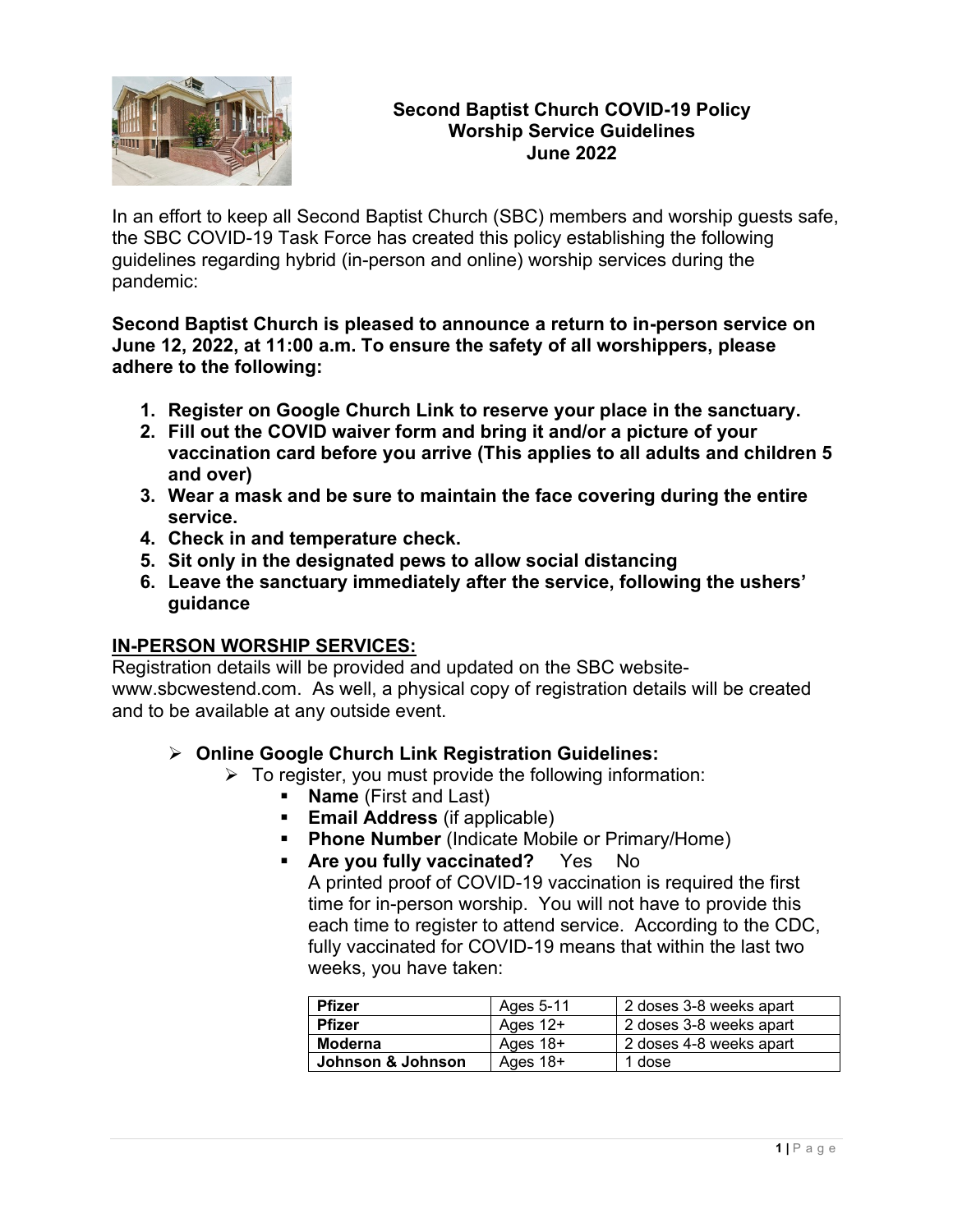

### **Second Baptist Church COVID-19 Policy Worship Service Guidelines June 2022**

- All children must be accompanied by their parents/guardians. We continue to encourage parents to get their children vaccinated in accordance with the CDC recommendations.
- SBC will maintain a database of members who have provided proof of vaccination.

# **TRANSPORTATION:**

At the time of establishing this policy, transportation will **not** be available. However, this resource will be revisited on a monthly basis by the SBC Covid Task Force.

# **ARRIVAL INFORMATION**:

- ➢ Sunday worship service begins at **11:00 a.m**. The doors will open at **10:00a.m.** to begin check in.
- ➢ Worshippers will have two options to enter the Sanctuary for service:
	- Enter through main doors
	- Enter using the church steps on **Idlewood Ave.** and enter the side doors to gain access to the elevator.

## **REGISTRATION CHECK-IN:**

Registered worshippers must check-in upon arrival by:

- ➢ Showing printed proof of COVID-19 vaccination.
	- ➢ Having their temperatures checked**.** Anyone with a temperature **above 99** will **not** be allowed to enter.
	- ➢ Donning **masks BEFORE** getting to either church doors.

## **SOCIAL DISTANCING:**

At all times, registered worshippers will be required to socially-distance. The ushers direct those entering through the main doors of the church to the sanctuary

Those with disabilities may enter from the Idlewood Ave. through the double doors. Elevator capacity is limited to a maximum of **two persons at a time** or more if only household/family members. Signage will be on the floor in the elevator.

## **Directions for seating in the sanctuary:**

Attendees will be assisted by the ushers.

- ➢ Social distancing will be required for seating. Only family members of each household can sit together as available. All other attendees will be seated six feet apart.
- $\triangleright$  The pews will be marked in accordance with social distancing guidelines.
	- $\triangleright$  Attendees will not be permitted to socialize beyond their immediate family members inside the building.